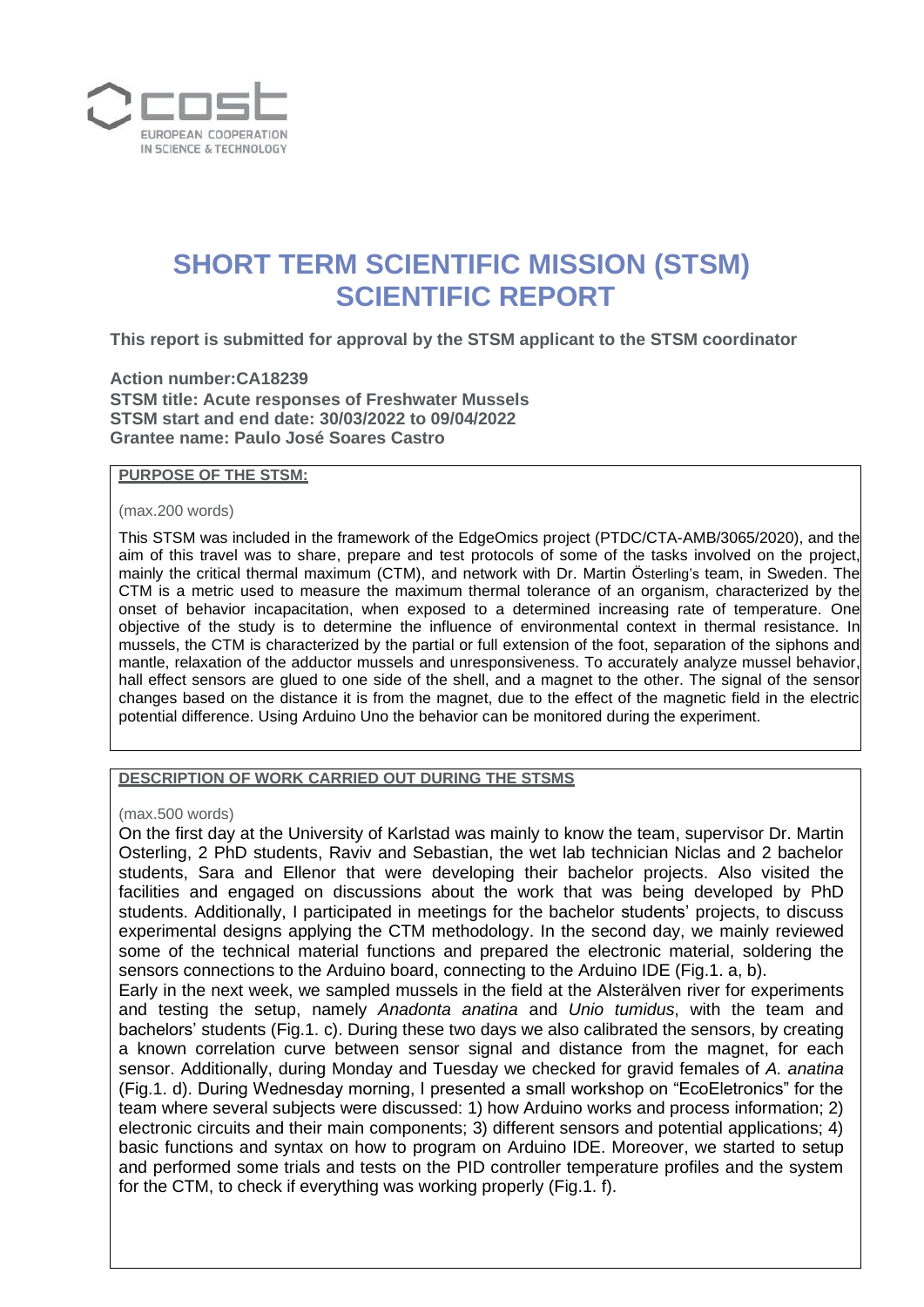

Fig.1. Image recordings from activities performed during the STSM

COST Association AISBL | Avenue Louise 149 | 1050 Brussels, Belgium<br>T +32 (0)2 533 3800 | F +32 (0)2 533 3890 | office@cost.eu | www.cost.eu



Funded by the Horizon 2020 Framework Programme<br>of the European Union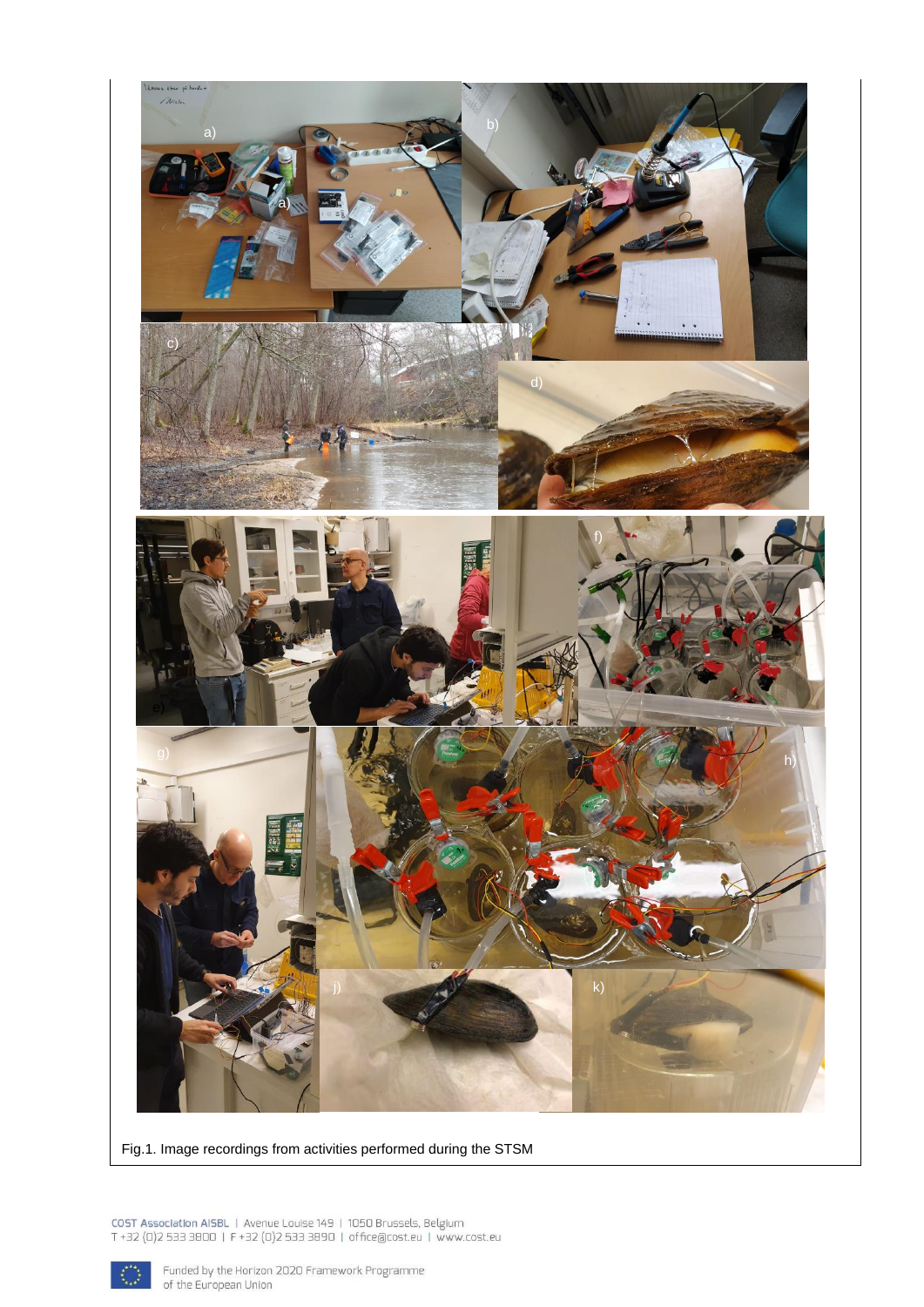

The last 2 days were focused on optimizing the system, performing trials measuring the behavior of mussels in response to temperature increase, and helping to perform one experiment from the students that tested the CTMs of *A. anatina* with 2 treatments, gravid females, and non-gravid mussels (Fig.1. e, g, h, j, k). The main objectives of the STSM were successfully accomplished, we developed the skills and knowledge needed to understand and perform critical thermal maximum assays. Indeed, it was very motivating to collaborate with the students and learn from them and their own projects, as the team is very knowledgeable and easy to work with.

# **DESCRIPTION OF THE MAIN RESULTS OBTAINED**

Here I present some of the results from the trials to test the system. By using the hall effect sensors, we can record the behavior of the mussels in response to their thermal maximum. In figure 2 the temperature profile is represented by degrees per unit of time. The aim is to increase temperature at a rate (+0.3 $\degree$ C/min) that does not allow acclimation by the organism but at the same time internal body temperature does not lag from water temperature. This was accomplished using a PID (proportional, integrative, and derivative) controller to control temperature profile with precision. The derivation of temperature change over time is explained in 99% by the correlation between these variables ( $r^2 = 0.99$ ) (Table 1). Furthermore, in this example, temperature changed at a rate of 0.28°C/min, as expected.



Fig. 2. Critical Thermal Maximum temperature profile achieved using a PID controller with a temperature increase of 0,28°C per minute.

Table 1. Regression Liner Model coefficients of the temperature profile during the Critical Thermal Maximum trials.

|             | Estimate | Std. Error t-value |     | Pr(> t ) | R-squared |
|-------------|----------|--------------------|-----|----------|-----------|
| (Intercept) | 14,35    | 0                  | 273 |          | 0,99      |
| Time        | 0.28     | O                  | 331 | 0        |           |